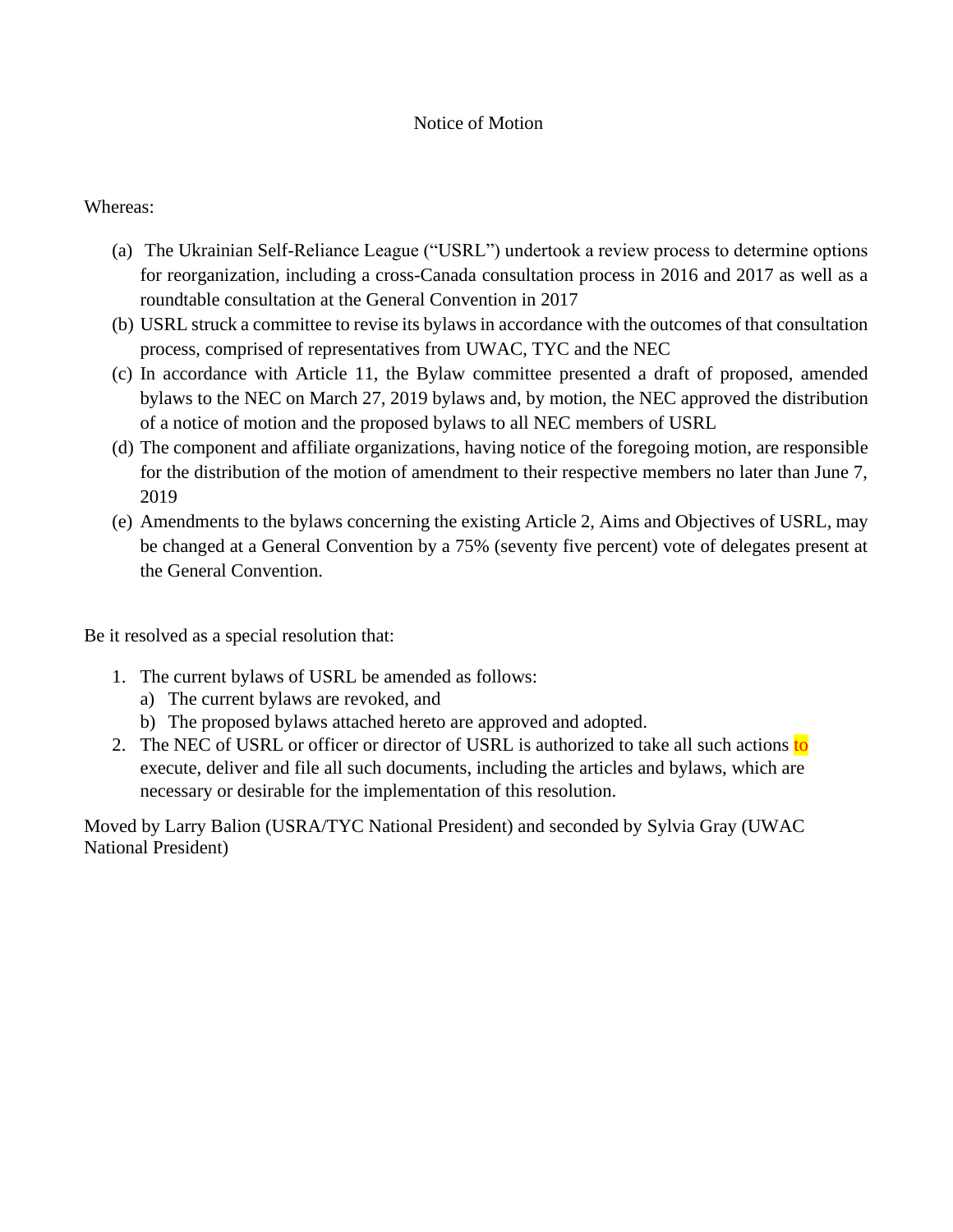# **Союз Українців Самостійників Канади** СУС

# Ukrainian Self-Reliance League of Canada USRL



# СТАТУТ BYLAWS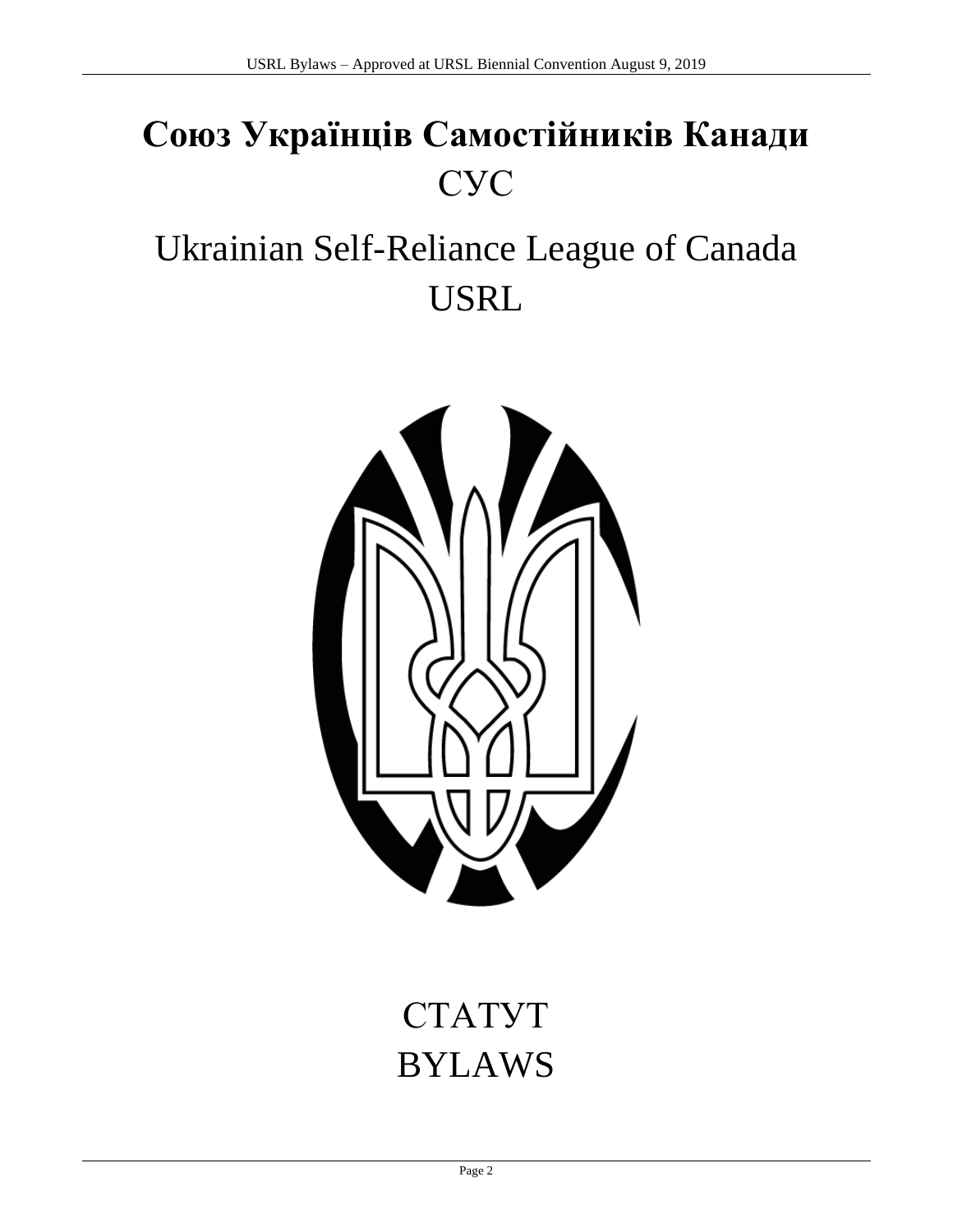#### **Article 1 DEFINITIONS AND GENERAL**

- 1.1 In these Bylaws, the following terms have the meaning ascribed to them below, unless the context requires otherwise:
	- a) "Act" means the Canada Not-For-Profit Corporations Act S.C. 2009, c. 23 including the regulations made pursuant to the Act, and any statute or regulations that may be substituted, as amended from time to time;
	- b) "Annual Meeting" means the annual general meeting of USRL;
	- c) "Affiliate Organization" means an organization approved as such pursuant to Article 3 whose purposes include supporting the aims and objectives of USRL and the Ukrainian Orthodox Church of Canada and carrying out significant and distinct mandates and operations within their spheres of expertise;
	- d) "Board" means the board of directors of USRL elected or appointed pursuant to Article 5;
	- e) "Branch" means a group or entity approved as such by the Board pursuant to Article 3;
	- f) "Bylaw" means this bylaw as amended and which is, from time to time, in force and effect;
	- g) "Component Organization" means an organization approved as such pursuant to Article 3 whose primary purpose is to support the aims and objectives of USRL and the Ukrainian Orthodox Church of Canada;
	- h) "Delegate" means a designated representative of a Member Organization, a Director or an Individual Member at a Triennial Convention pursuant to Article 9.2(a);
	- i) "Director" means an Officer, Director at Large or other director pursuant to Article 5;
	- j) "Individual Member" means an individual approved as such pursuant to Article 3;
	- k) "Member Organizations" include Branches, Component Organizations and Affiliate Organizations;
	- l) "Officers" mean the President, Vice-President, Treasurer, Secretary and Past-President and "Officer" means any one of these;
	- m) "Special Meeting" has the meaning ascribed to it in the Act;
	- n) "Triennial Convention" has the meaning ascribed to it in Article 9.1;
	- o) "USRL" means the Ukrainian Self-Reliance League of Canada.
- 1.2 In the interpretation of this Bylaw, words in the singular include the plural and vice-versa, words in one gender include all genders, and "person" includes an individual, body corporate, partnership, trust and unincorporated organization.
- 1.3 Other than as specified above, words and expressions defined in the Act have the same meanings when used in these Bylaws.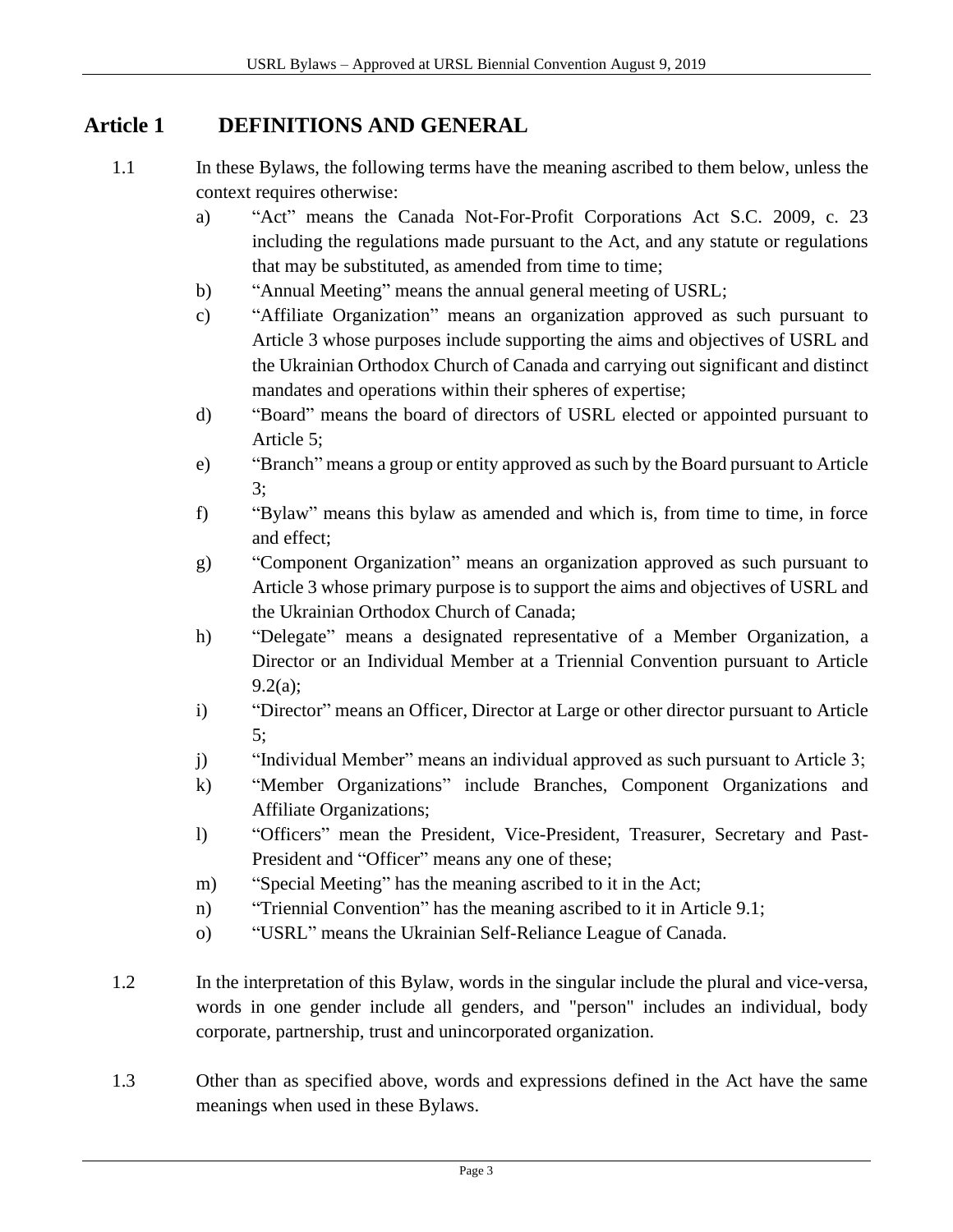### **Article 2 AIMS AND OBJECTIVES**

- 2.1 USRL, with its Member Organizations and Individual Members, embraces and supports the activities of the Ukrainian Orthodox Church of Canada and the Ukrainian Canadian community.
- 2.2 The aims and objectives of USRL are:
	- a) to promote self-respect, self-help and self-reliance through programs that emphasize faith, fellowship, leadership, community service and culture;
	- b) to provide direction and assistance to the Member Organizations;
	- c) to assist and support, within the framework of Canadian citizenship, in the development of Ukraine as a sovereign and democratic state;
	- d) to encourage all members of USRL to participate in the educational, cultural, social, economic and political life of Canada based on the equality of rights and privileges of its citizens, as well as on their responsibilities; and,
	- e) to promote, reinforce, and support the cultural and religious heritage of Orthodox Canadians of Ukrainian descent and adherents for the enrichment of their lives and in the interest of Canadian and Ukrainian cultural development.

#### **Article 3 MEMBERS OF USRL**

- 3.1 The four categories of membership in USRL are Branches, Component Organizations, Affiliate Organizations and Individual Members, in accordance with the following.
- 3.2 Branches:

a) The Branches of USRL include the former branches of Ukrainian Self Reliance Association.

b) Three or more women, men, youth, young adults or combination thereof wishing to support the aims and objectives of USRL may apply to USRL to form a Branch. The formation of a Branch is subject to a favourable vote being passed by a majority of the Board and payment of all required fees, dues or other charges as may be established from time to time by the Board.

- 3.3 Component Organizations and Affiliate Organizations:
	- a) The Component Organizations of USRL are:
		- i. Ukrainian Women's Association of Canada ii. CYMK - Ukrainian Orthodox Youth
	- b) The Affiliate Organizations of USRL are: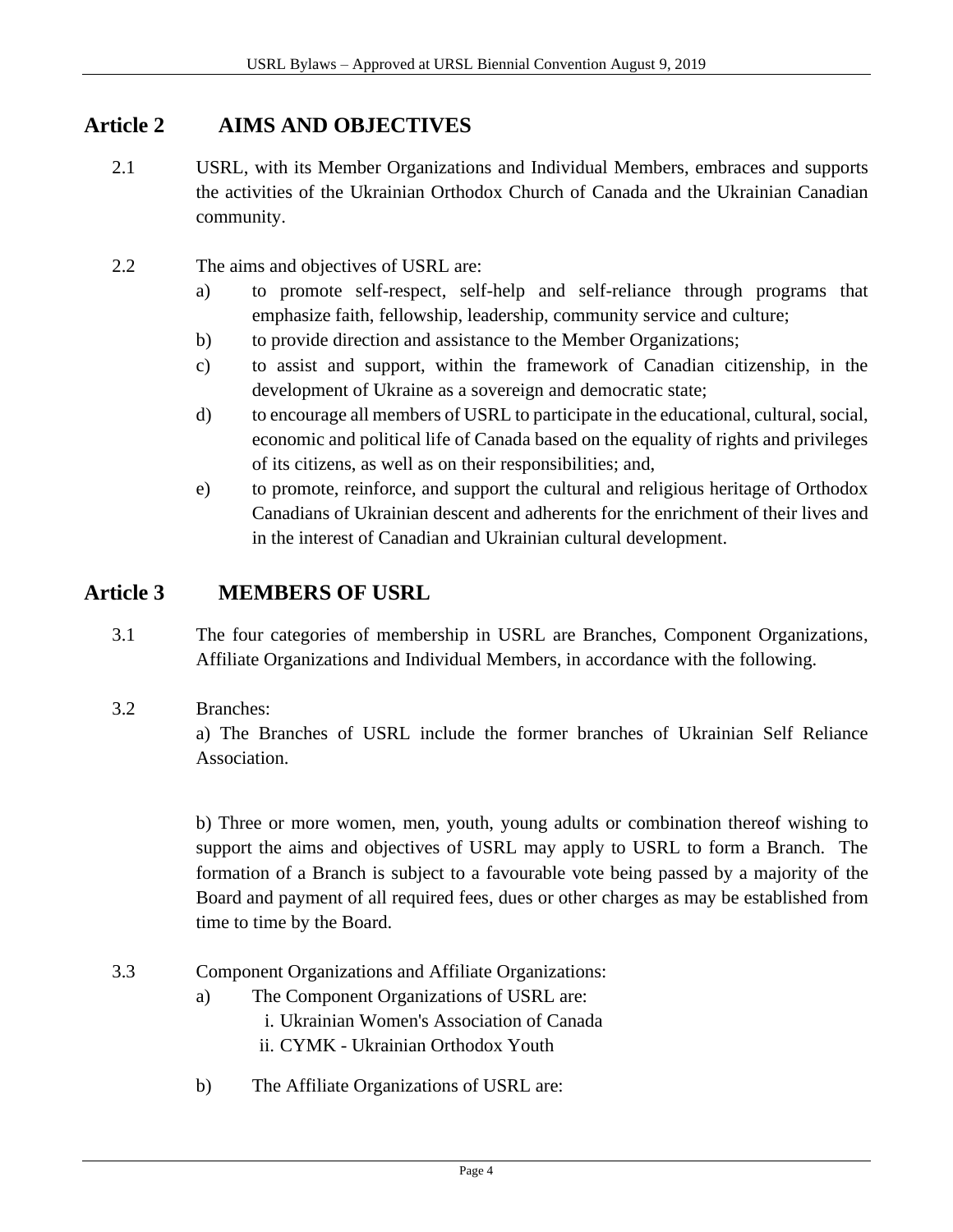- i. St. Petro Mohyla Institute in Saskatoon
- ii. St. John's Institute in Edmonton
- iii. St. Vladimir Institute in Toronto
- iv. Ukrainian Museum of Canada of the Ukrainian Women's Association of Canada
- v. SUS Foundation of Canada
- vi. St. John's Fraternal Society in Edmonton
- vii. Alberta Ukrainian Self-Reliance League
- c) Any organization or institution which agrees to support the aims and objectives of USRL, in addition to those listed in Article 3.3(a) and (b), can apply to be a Component or Affiliate Organization of USRL. The acceptance of such organization or institution as a Component or Affiliate Organization of USRL is subject to a favourable vote being passed by a majority of the Delegates attending a Triennial Convention or a Special Meeting and upon payment of all required fees, dues or other charges required from time to time.
- 3.4 Individual Members:

An individual who does not reside in reasonable proximity to an appropriate Branch or Component Organization may apply to USRL to become an Individual Member. Individual membership is subject to a favourable vote being passed by a majority of the Board and payment of all required fees, dues or other charges as may be established from time to time by the Board.

- 3.5 Each Member Organization of USRL, as a condition of membership, supports, promotes and respects the aims and objectives of USRL, the decisions of the Triennial Convention and Special Meetings and the Board of USRL and the rights and responsibilities of Member Organizations set out in these Bylaws.
- 3.6 Membership of an Individual Member or Member Organization in USRL is terminated when:
	- a) an Individual Member dies, or, in the case of a member that is a corporation or other form of association, such entity is dissolved;
	- b) an Individual Member or Member Organization fails to maintain any qualifications for membership or conditions of these Bylaws;
	- c) an Individual Member or Member Organization withdraws by delivering a written withdrawal to the President in which case such withdrawal shall be effective on the date specified in the withdrawal;
	- d) the Board terminates the membership of an Individual Member or Member Organization; or,
	- e) USRL is liquidated or dissolved under the Act.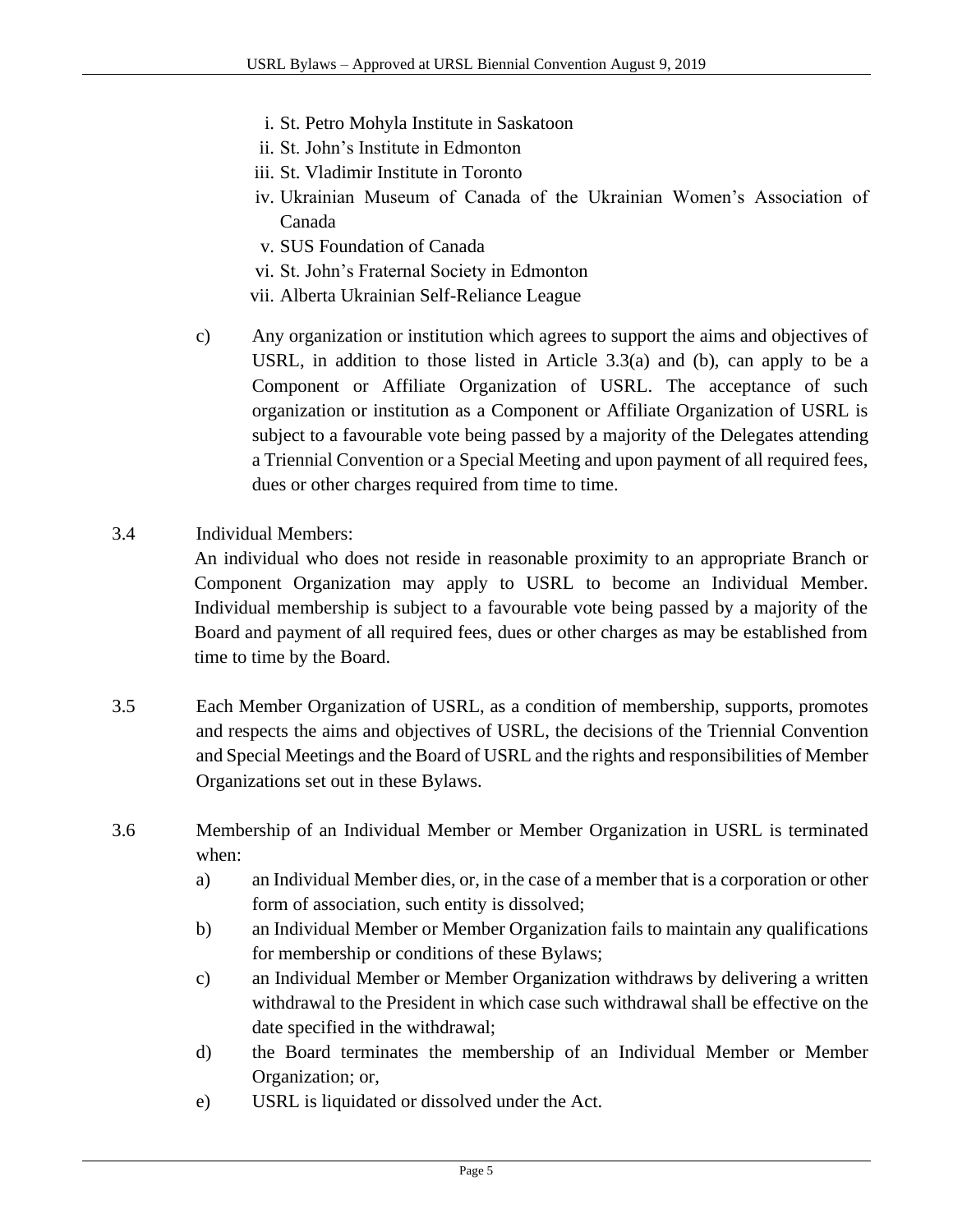- 3.7 Upon any termination of membership, the rights of the Individual Member or Member Organization, including any rights in the property of USRL, automatically cease to exist.
- 3.8 The Board shall have authority to terminate the membership an Individual Member for cause at its discretion.
- 3.9 The Board shall have authority to terminate a Member Organization from USRL for any one or more of the following grounds:
	- a) Violating any provisions of the articles, Bylaws or written policies of USRL, including without limitation failure to pay fees, dues or other charges;
	- b) conduct which may be detrimental to USRL as determined by the Board in its sole discretion;
	- c) any other reason that the Board in its sole discretion considers to be reasonable, having regard to the purposes of USRL.

In the event that the Board determines that the membership of a Member Organization should be terminated, the President, or such other Officer as may be designated by the Board, shall provide twenty (20) days' notice of the proposed termination to the Member Organization and shall provide reasons for the proposed termination. The Member Organization may make written submissions to the President, or such other Officer as may be designated by the Board, in response to the notice received within such twenty (20) day period. In the event that no written submissions are received by the President, or such other Officer as may be designated by the Board, the Board may proceed to notify the Member Organization that the membership is terminated. If written submissions are received in accordance with this section, the Board will consider such submissions in arriving at a final decision and shall notify the Member Organization concerning such final decision within a further twenty (20) days from the date of receipt of the submissions. The Board's decision shall be final and binding on the Member Organization, subject only to the ultimate authority of the Triennial Convention or a Special Meeting to confirm or reverse the decision of the Board as to the Member Organization's status.

## **Article 4 RIGHTS AND RESPONSIBILITIES OF MEMBER ORGANIZATIONS**

- 4.1 The Member Organizations of USRL participate in the decision-making of USRL and participate in its conventions, conferences and consultations.
- 4.2 Each Member Organization carries on its own operations consistent with and in support of the aims and objectives of USRL and further: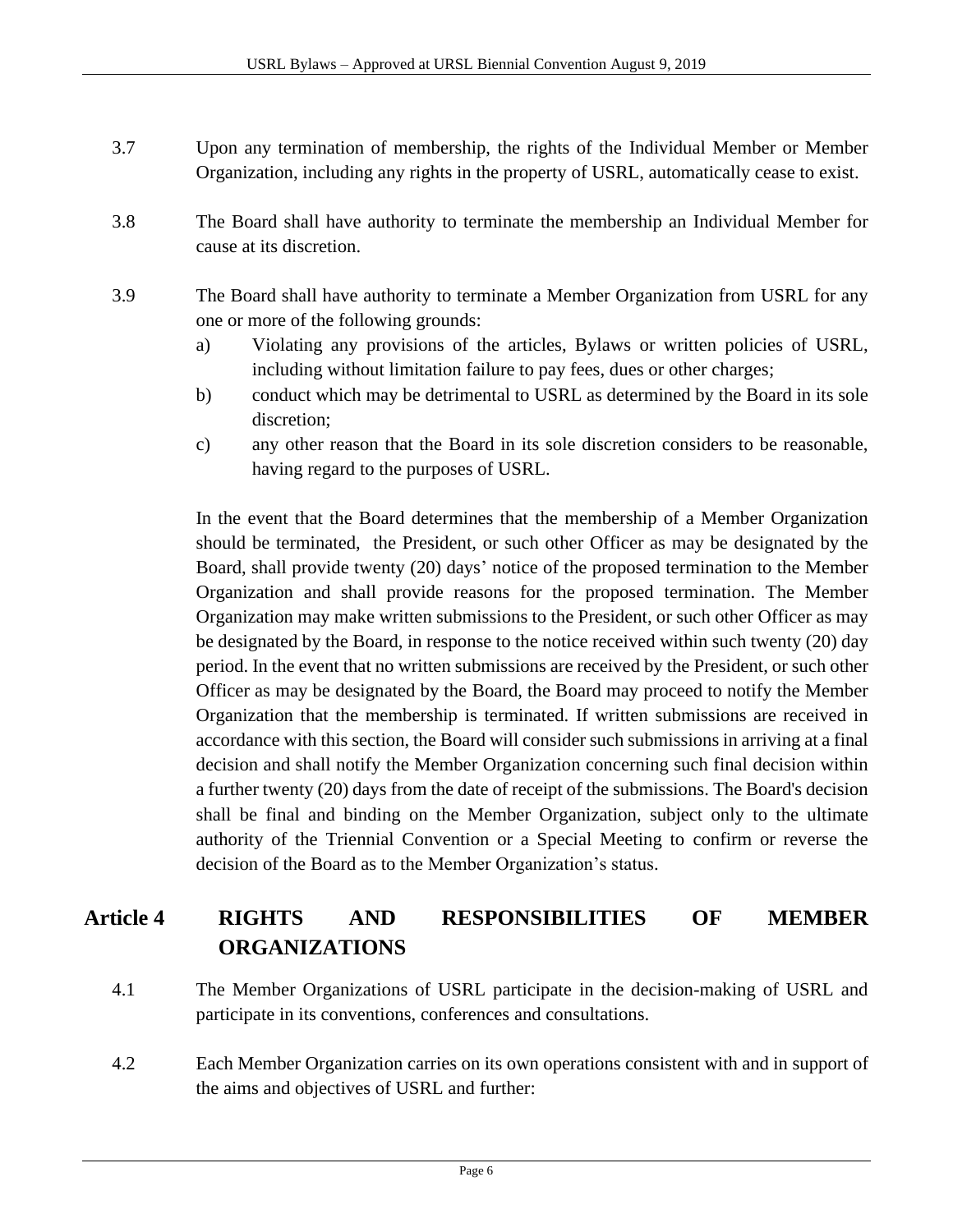- a) undertakes to adhere to the resolutions of the Triennial Conventions of USRL and the directives of the Board;
- b) participates in USRL conventions, conferences and consultations;
- c) co-ordinates its activities with the work of other Member Organizations;
- d) presents reports of its activities at and coordinates its annual general meetings with the Triennial Convention of USRL;
- e) assists the Board in fulfilling its program and the aims and objectives of USRL; and,
- f) promotes and facilitates the participation of USRL in its internal governance.

## **Article 5 BOARD OF DIRECTORS OF USRL**

- 5.1 The Board shall, subject to these Bylaws and directions given to it by majority vote at any Triennial Convention or Special Meeting properly called and constituted, have full control and management of the affairs of USRL.
- 5.2 The Board has the following responsibilities:
	- a) to carry out the resolutions of the Triennial Conventions and Special Meetings, to address ongoing organizational matters, to assign USRL funds, and to be generally responsible for the welfare and operation of the organization;
	- b) to manage the financial affairs of USRL and to establish and administer the annual budget for USRL and set fees, dues or other charges payable by its members;
	- c) in consultation with the executives of Member Organizations, to convene a Triennial Convention of USRL once every three years and an annual meeting in the years when Triennial Convention are not held, to develop the program for each convention or annual meeting and to carry out all preparatory work leading up to each convention or annual meeting;
	- d) to meet periodically but no fewer than four times a year; and,
	- e) to monitor that Member Organizations operate within the framework of the membership conditions set out in the Bylaws and aims and objectives of USRL.
- 5.3 The Board shall consist of not less than eight (8) and not more than fifteen (15) Directors and shall include:
	- a) the Officers and up to three (3) Directors at Large elected by Delegates at a Triennial Convention;
	- b) one (1) Director from each of the following:
		- i. St. Petro Mohyla Institute in Saskatoon;
		- ii. St. John's Institute in Edmonton;
		- iii. St. Vladimir Institute in Toronto;
		- iv. the Ukrainian Women's Association of Canada**;**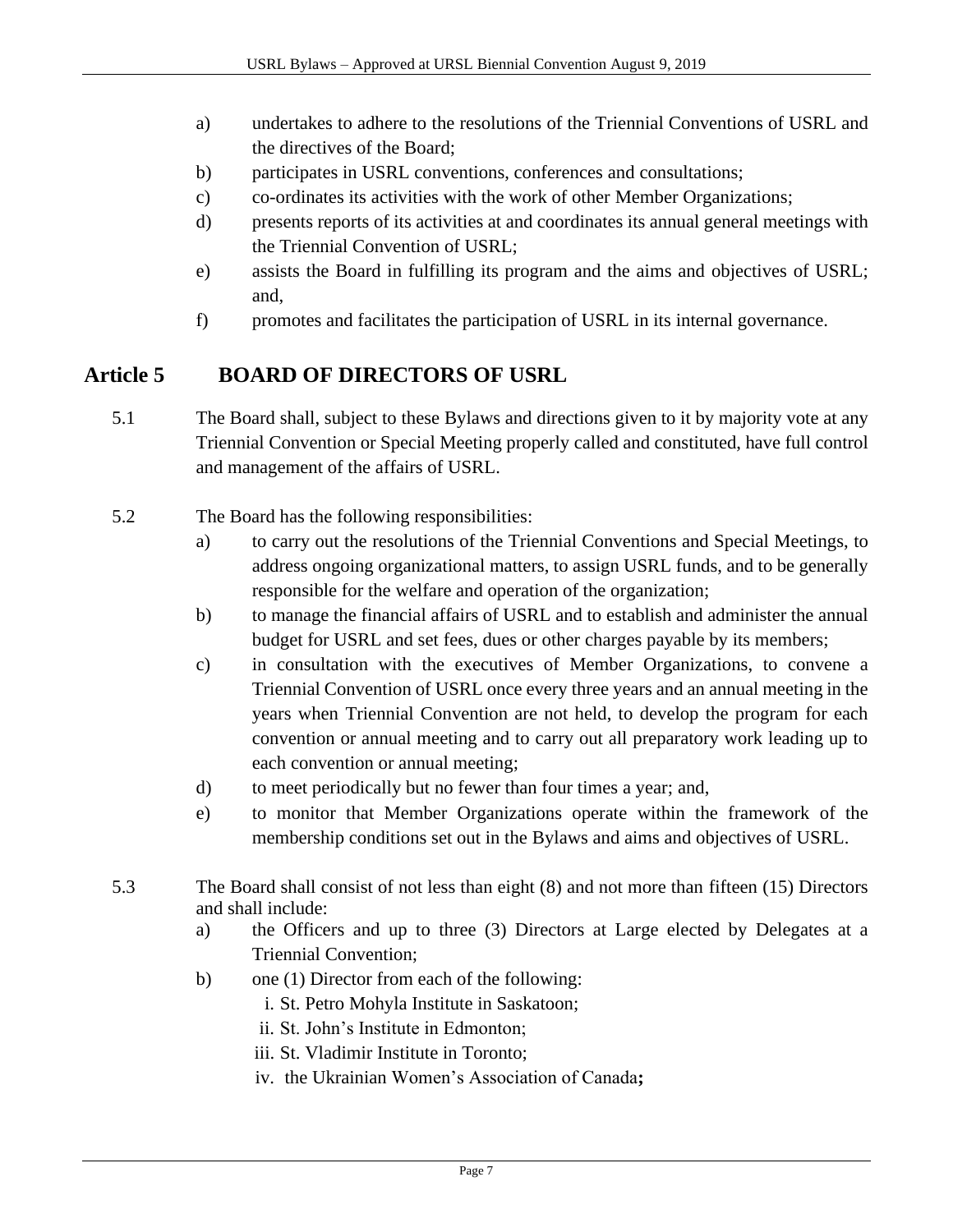- v. the Ukrainian Museum of Canada of the Ukrainian Women's Association of Canada**;**
- vi. the SUS Foundation of Canada**;** and,
- c) one representative from CYMK-Ukrainian Orthodox Youth, provided that such representative will participate in ex-officio, non-voting capacity and shall not be a Director unless the representative is 18 years of age or older.
- 5.4 A person ceases to be a Director if:
	- a) that person ceases to be a member in good standing of USRL or one of its Members Organizations; or,
	- b) the membership of the Member Organization who exclusively elected such person as Director pursuant to Article 5.3(b) or (c) is terminated.
- 5.5 The Board will be advised by a Chaplain who has received the blessing of the Metropolitan of the Ukrainian Orthodox Church of Canada to serve as the primary spiritual advisor to USRL.
- 5.6 A person appointed or elected to the Board becomes a Director of the Board if they were present at the meeting when being appointed or elected and did not refuse the appointment. They may also become Director if they were not present at the meeting but consented in writing to act as director before the appointment or election, or within ten (10) days after the appointment or election, or if they acted as a director pursuant to the appointment or election.
- 5.7 All members of the Board, including Officers, shall serve without compensation. A Director may be paid reasonable expenses incurred in the exercise of his duties for the benefit of USRL, as approved from time to time by the Board.
- 5.8 The term for each Director of the Board will be for three (3) years, after which time such Director may stand for re-election at the Triennial Convention.
- 5.9 Any Director, including Officer, may be removed from office by resolution of the Board properly convened and supported by a 75% (seventy five percent) vote of the Board, provided that at least 14 (fourteen) days' notice of the proposed removal shall have been given to the entire Board. Removal of any such Director shall be only on the following grounds:
	- a) ceasing to support the aims and objectives of USRL;
	- b) causing action which is detrimental to USRL;
	- c) failure to perform one's duties as a director; or,
	- d) any other reason that constitutes cause for dismissal.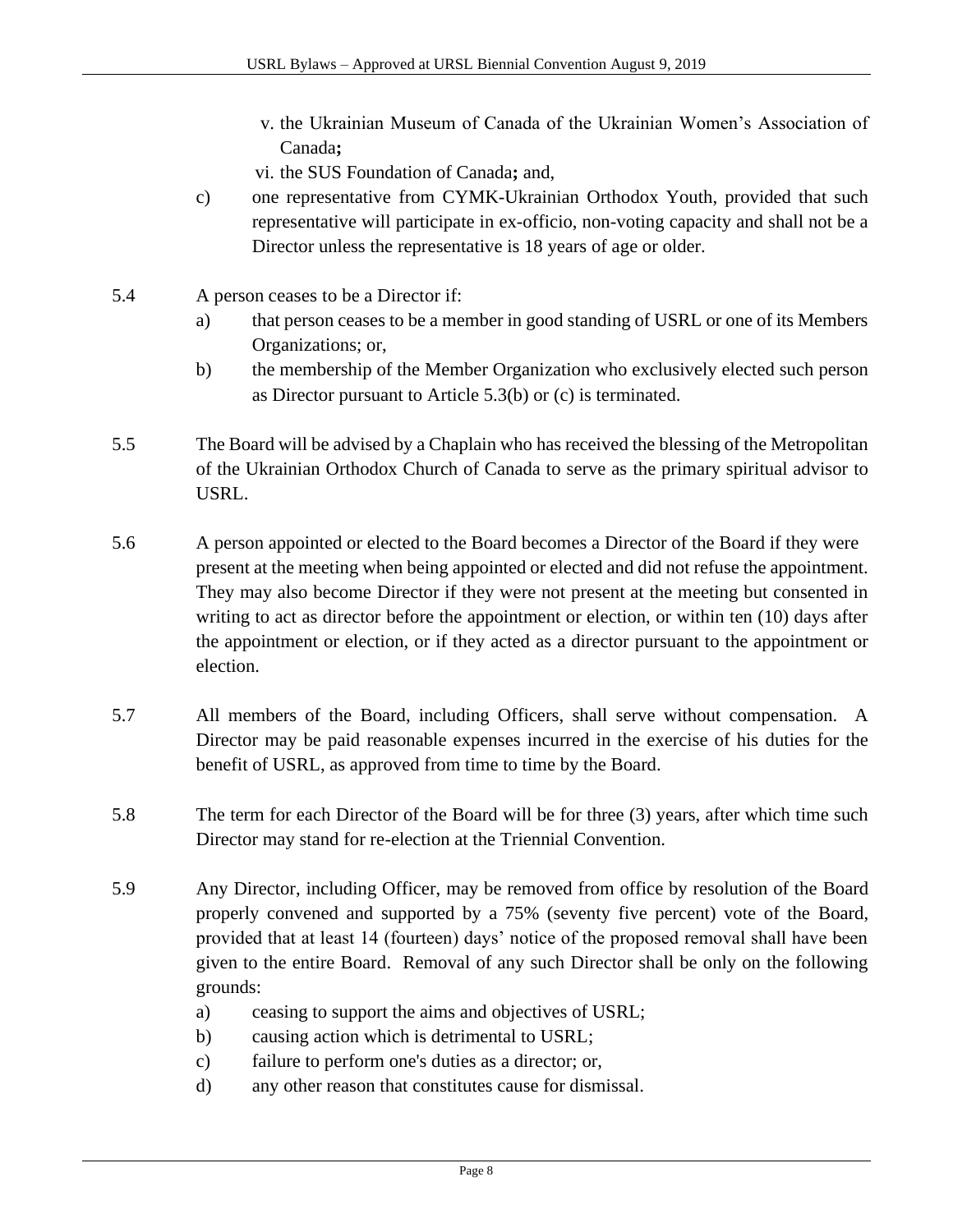5.10 Where a vacancy among the Officers or Directors at Large occurs or the number of Directors falls below eight, the remaining members of the Board may appoint a member to fill that office until the next Triennial Convention.

#### **Article 6 DUTIES OF OFFICERS AND OTHER DIRECTORS**

- 6.1 The Officers, Directors at Large and other Directors shall perform such duties as may be prescribed by the Board, in addition to the duties of each Officer set out below.
- 6.2 The President shall be the chief executive officer of URSL and shall, as chairperson, preside at all meetings of USRL and the Board and shall have general supervision of the affairs of USRL. The President shall see that all orders and resolutions of the Board are carried into effect.
- 6.3 The Vice-President shall perform all the duties of the President in the President's absence and shall perform such other duties as may be assigned from time to time by the Board.
- 6.4 The Treasurer shall collect all dues and income for deposit, disburse the funds of URSL as may directed by proper authority, preserve receipts for monies paid, prepare USRL's annual budget, keep the accounts of URSL, prepare such financial reports as may be required and file any annual returns required by the Act or other applicable law and generally have charge and attend to the financial affairs of USRL.
- 6.5 The Secretary shall maintain an updated register containing the name and address for each Member Organization and Individual Member, have custody of the common seal, conduct the correspondence of USRL, issue notices of meetings and prepare and keep minutes of all meetings of USRL and the Board.
- 6.6 The Past-President shall perform an advisory function and such other duties as may be assigned from time to time by the Board.

### **Article 7 COMMITTEES**

7.1 The Board may create any committees consisting of one or more persons, may delegate as it sees fit any of its Directors to these committees and from time to time revoke such delegation. All committees shall report through the committee chairperson to the Board. All reports of a committee shall be approved by the Board before any action may be taken thereunder. The committees shall be charged from time to time with duties and objectives as may be prescribed by the Board and shall, in so far as is possible, restrict the exercise of their duties to the mandate provided to them by the Board.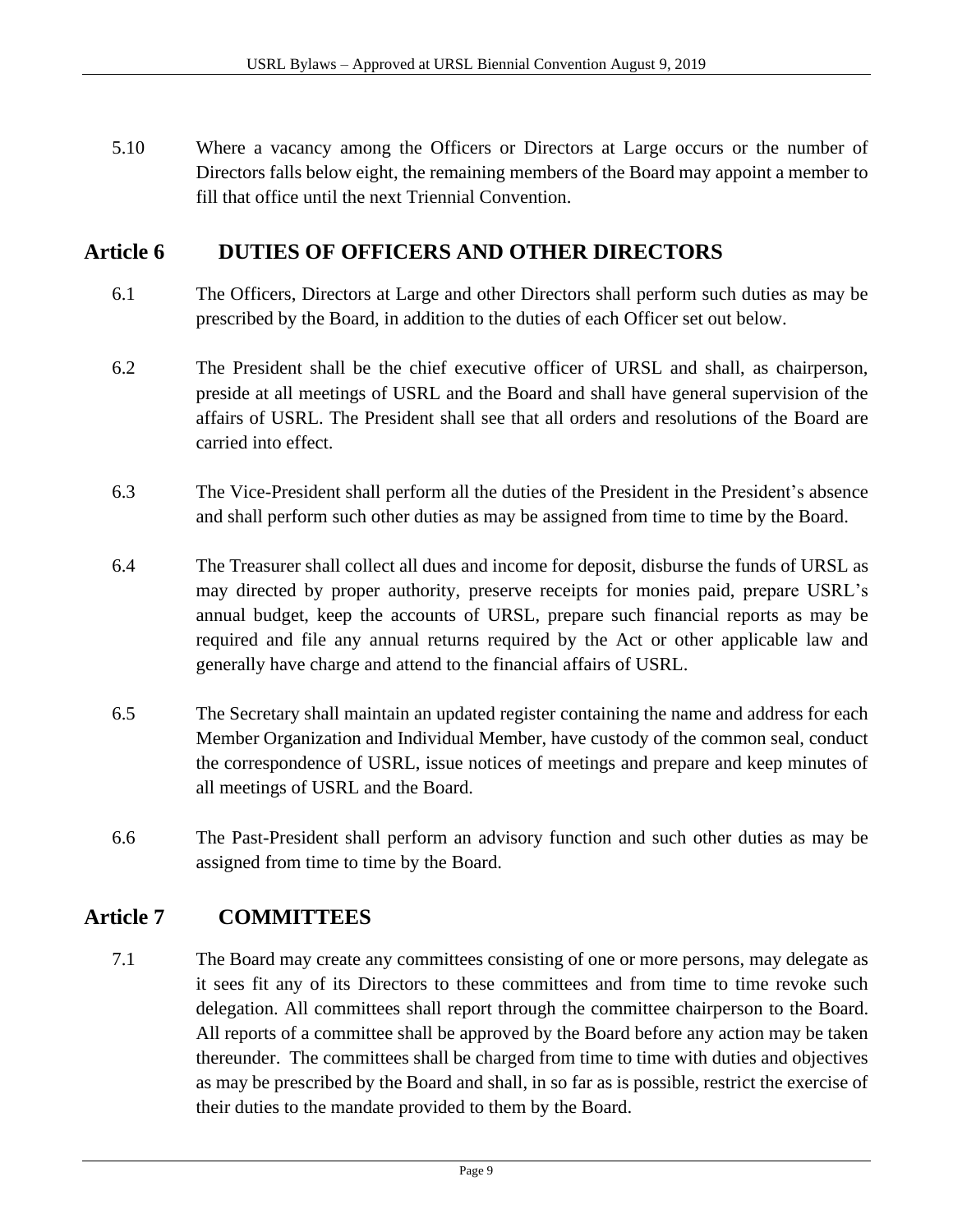#### **Article 8 MEETINGS OF THE BOARD OF DIRECTORS**

- 8.1 The Board shall meet to conduct the business of the USRL, adjourn and otherwise regulate its meetings as it sees fit. The meetings of the Board are called by the President, Vice-President or Secretary with the approval of the President or Vice-President or when any three (3) of the Directors elected pursuant to Article 5.3(a) request a meeting.
- 8.2 The meetings of the Board may be held in person, by teleconference or by other means as decided by the Board as long as Directors may participate meaningfully in the deliberations of the meetings. The Board may use email or other electronic means to conduct its business and to make decisions as long as Directors have had an opportunity to participate meaningfully in the deliberations.
- 8.3 Notice of meetings of the Board shall be communicated by letter, e-mail or other method approved by the Board.
- 8.4 The President shall chair the meetings. In the President's absence or whenever the President vacates the chair during a meeting, the Vice-President shall act as chairperson. In the absence of both the President and Vice-President, the remaining members present shall appoint a chairperson from amongst themselves.
- 8.5 Matters considered at Board meetings shall be decided by simple majority except as required by Article 5.9. A resolution in writing, including electronic, approved by a simple majority of the members of Board shall have the same effect as a resolution passed at a duly convened meeting, provided that notice of such resolution has been provided to all members of the Board pursuant to Article 8.3.
- 8.6 Business shall not be transacted at any meeting of the Board unless a quorum of five (5) Directors, including two Officers, is present.

#### **Article 9 RIGHTS AND POWERS OF THE GOVERNING BODIES OF USRL**

- 9.1 Triennial Convention of USRL:
	- a) The foremost legislative body of USRL is the Triennial Convention.
	- b) The Triennial Convention takes place once every three years at a time and place designated by the Board.
	- c) The Triennial Convention elects the Officers and Directors at Large.
	- d) The Delegates in attendance at the Triennial Convention have full participatory rights and full voting rights on any matters put to a vote. Each Delegate shall have one vote.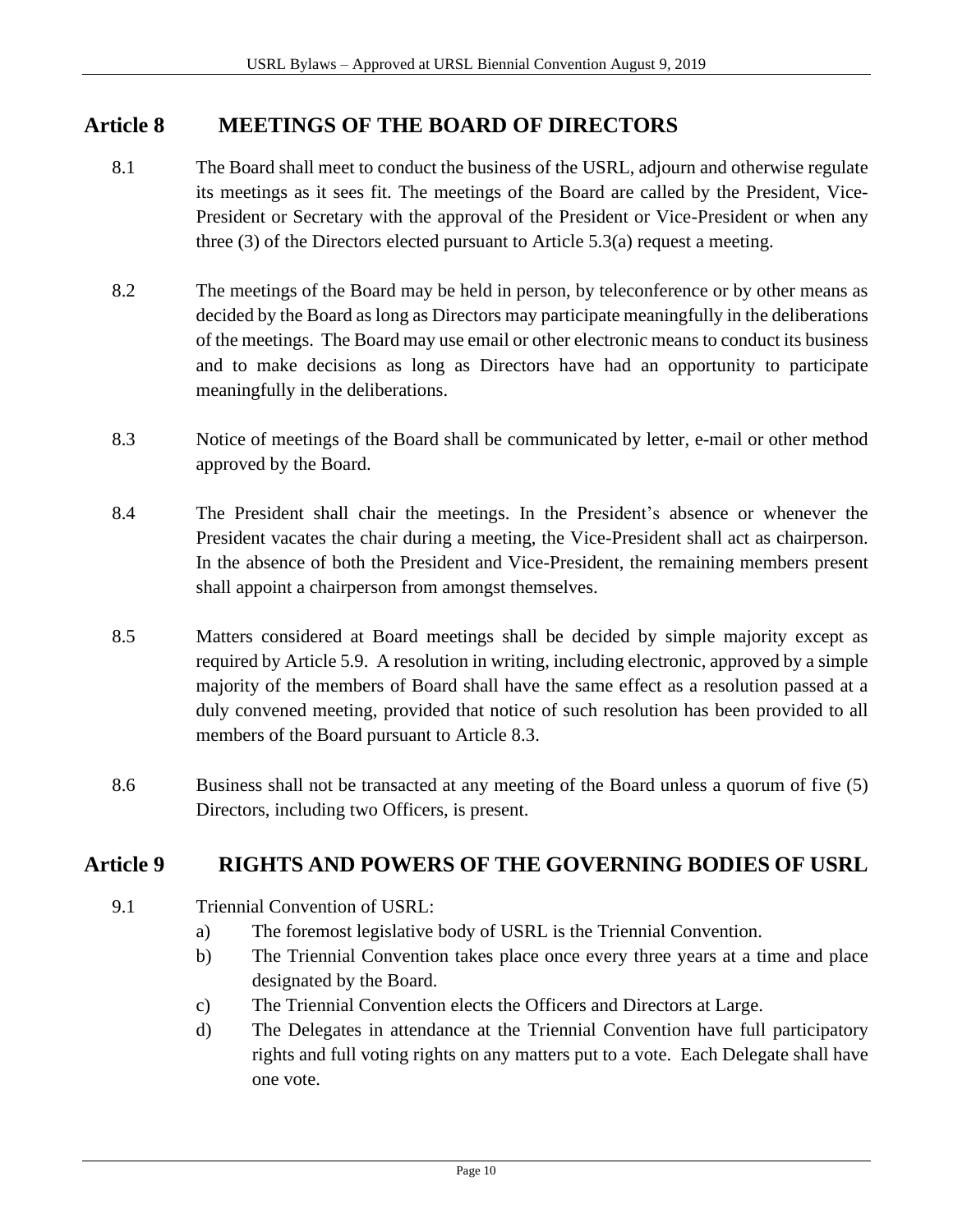- e) A quorum for the transaction of the business of a Triennial Convention shall consist of at least 50% (fifty percent) of Delegates that registered at the Triennial Convention.
- f) All motions and resolutions of the Triennial Convention are resolved by majority vote, unless otherwise specified in this Bylaw or specifically required by the Act.
- g) The Board shall designate a portion of the agenda of the Triennial Convention for the Member Organizations, such that they may each present reports of their activities at and coordinate their annual general meetings with the Triennial Convention.

#### 9.2 Delegates and Guests:

- a) Delegates to the Triennial Convention are limited to:
	- i. Directors of USRL;
	- ii. Delegates of Member Organizations, who shall be designated up to a maximum number by the Member Organization on the following basis:
		- 1. One Delegate for every five members or part thereof from each branch of the Component Organizations;
		- 2. One Delegate for every five members or part thereof from each Branch;
		- 3. Four Delegates from each National Executive of each Component Organization;
		- 4. Two Delegates from each of the Affiliate Organizations;
	- iii. Individual Members.
- b) The Member Organizations of USRL are entitled to choose Delegates from among their membership in good standing.
- c) In addition to Delegates, Triennial Conventions are open to Individual Members and members of the Member Organizations (in good standing) as well as others, as permitted by the Board, to attend as guests. Guests do not have voting rights at the Triennial Convention.
- d) In the event of a Special Meeting, attendance, participation and voting rights at such meeting shall be the same as outlined in Article 9.1 and Article 9.2.
- 9.3 Annual Meeting of USRL:
	- a) During years in which a Triennial Convention is held, USRL shall hold its Annual Meeting at the Triennial Convention and the Delegates in attendance at the Triennial Convention have full participatory rights and full voting rights on any matters put to a vote at such Annual Meeting.
	- b) During the years when the Triennial Convention is not held, the Board will meet for the purpose of conducting an Annual Meeting, in accordance with the following: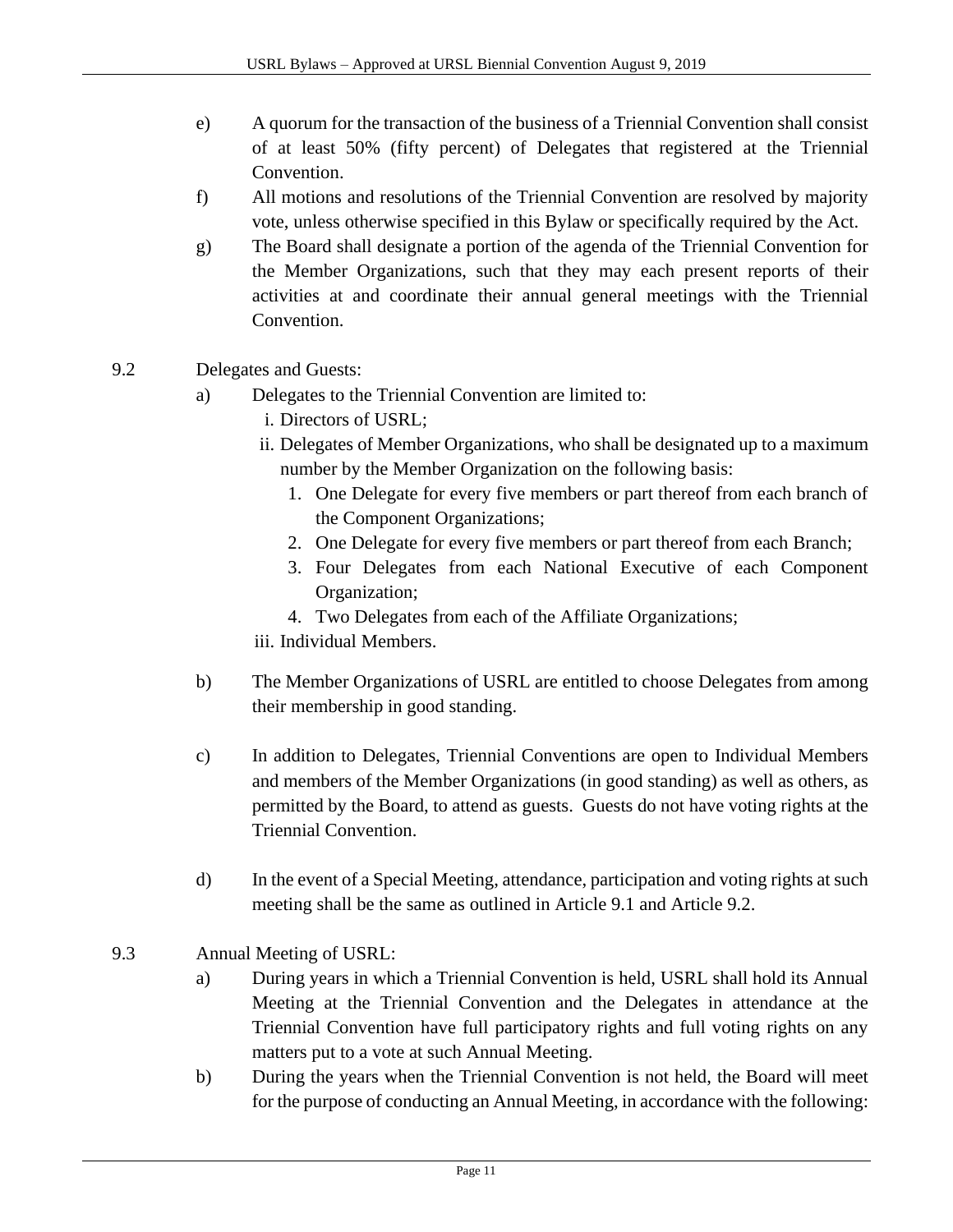- i. The Directors in attendance at the Annual Meeting shall have full participatory rights therein and full voting rights on any matter put to a vote thereat.
- ii. Quorum for the Annual Meeting not held in conjunction with the Triennial Convention shall be five (5) Directors, including a minimum of two Officers.
- 9.4 Notice of the Triennial Convention and Annual Meetings as to time, place and agenda shall be submitted in writing (including, without limitation, email) to the Member Organizations and Individual Members no later than four months prior to such meetings.
- 9.5 At the Triennial Convention, the Delegates shall decide whether or not to waive the need for a formal audit of the financial records of USRL and choose, in lieu, a review. Notwithstanding the foregoing, three members shall be elected to the audit committee for a term of three years to the time of the next Triennial Convention. The audit committee:
	- a) shall consist of a chairperson plus two members, all of whom must be members in good standing of a Member Organization or Individual Members**;**
	- b) shall be entitled to receive a copy of the minutes of the Triennial Convention or of the Annual Meeting within three months of the date thereof;
	- c) shall be entitled to examine all books and records of USRL as they deem necessary;
	- d) in the absence of a formal audit, shall review the financial records of USRL for the three-year term and submit to the Triennial Convention its report regarding the financial receipts, the financial policies of the Board and the financial situation of USRL; and,
	- e) shall have the right to employ a professional accountant if they consider it necessary.

In lieu of an audit committee or in addition thereto, the Delegates may direct the Board to appoint a Chartered Professional Accountant at such remuneration as may from time to time be approved.

### **Article 10 FUNDS**

- 10.1 Sources of funds for USRL include:
	- a) fees, dues and other charges paid by Member Organizations and Individual Members;
	- b) donations; and,
	- c) fundraising initiatives called by the Board and/or its Member Organizations.
- 10.2 The Board may, without authorization of the members,
	- a) borrow money on the credit of USRL not to exceed fifteen thousand dollars (\$15,000.00);
	- b) issue, reissue, sell, pledge or hypothecate debt obligations of USRL;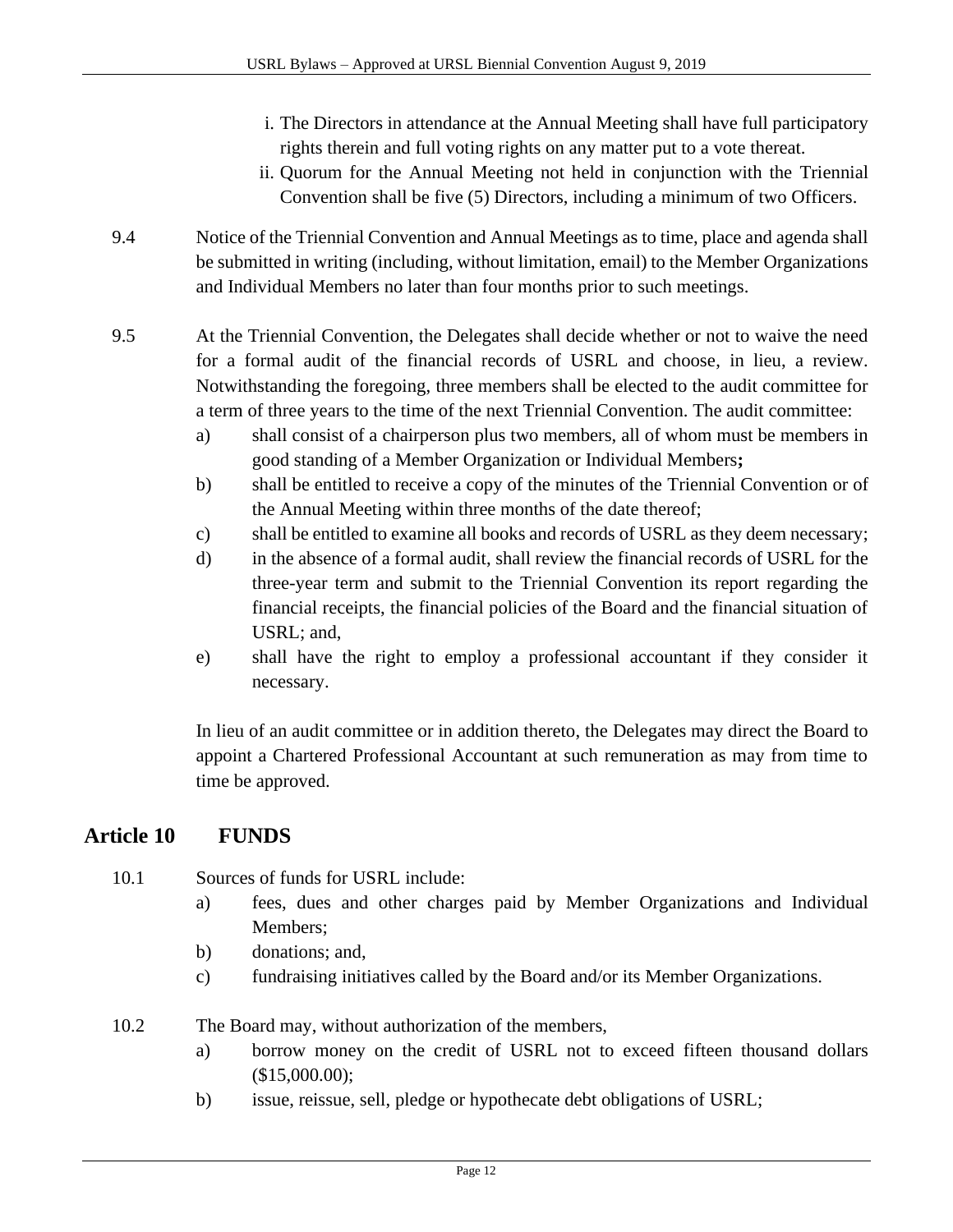- c) give a guarantee on behalf; and,
- d) mortgage, hypothecate, pledge or otherwise create a security interest in all or any property of USRL, owned or subsequently acquired, to secure any debt obligation of USRL.
- 10.3 The banking business of USRL shall be transacted at such bank, trust company, credit union or other firm or corporation carrying on a banking business in Canada or elsewhere as the Board may designate, appoint or authorize from time to time by resolution. The banking business or any part of it shall be transacted by an Officer or Officers and/or other persons as the Board may by resolution from time to time designate, direct or authorize.

#### **Article 11 DISPUTES**

11.1 The Board settles disputes in Member Organizations and may interpret and settle any dispute that may arise amongst one or more of the Member Organizations and Individual Members concerning the rules or policies of USRL or these Bylaws.

### **Article 12 SEAL AND EXECUTION OF DOCUMENTS**

12.1 The official seal of USRL shall bear the design of the official emblem and the inscription of USRL in both Ukrainian and English.

An impression of the official seal of USRL is stamped below.



12.2 The Secretary shall have custody of the official seal of USRL.